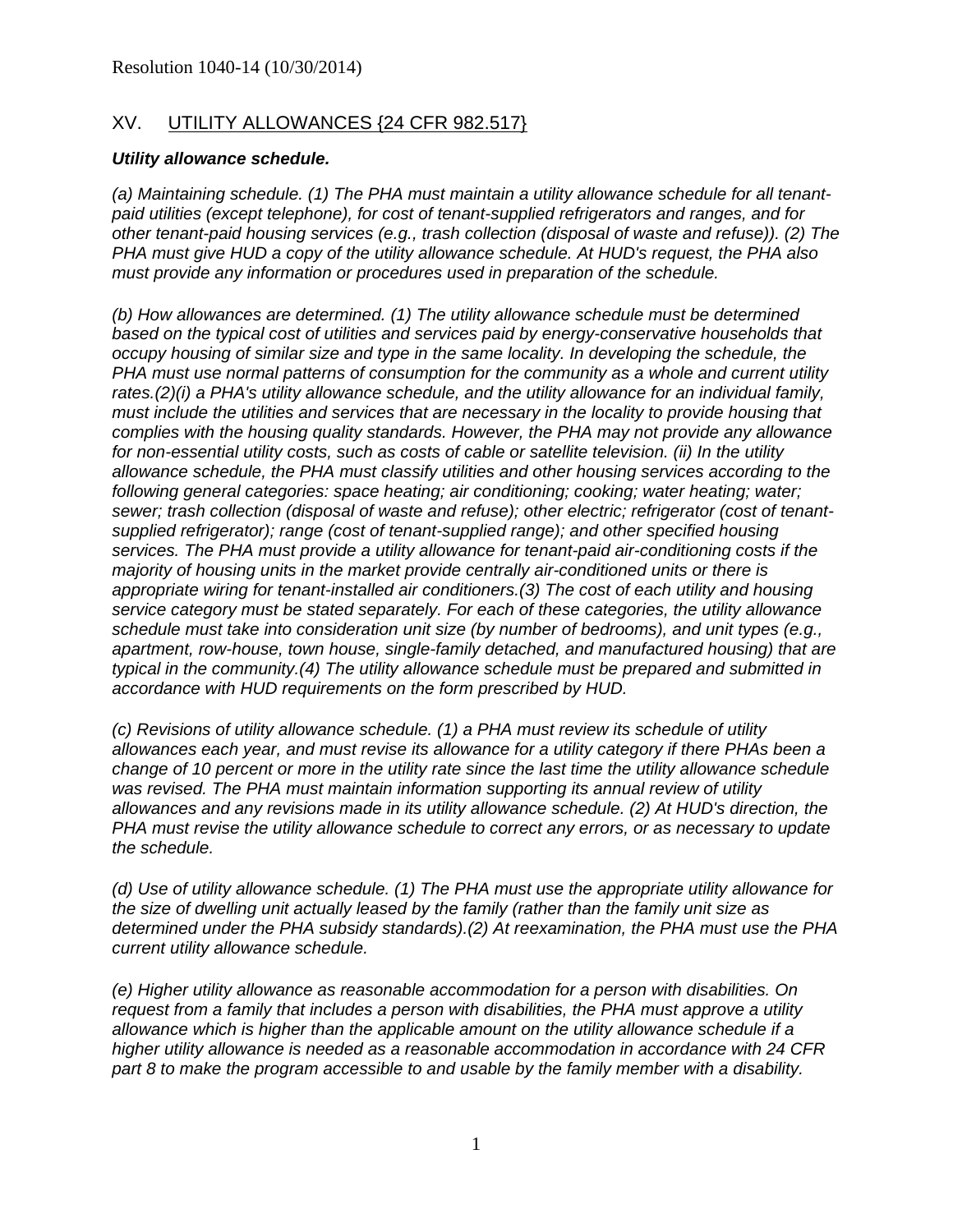# **CDC Policy**

A CDC-established utility allowance schedule is used in determining family share and CDC subsidy. CDC must maintain a utility allowance schedule for

- (1) all tenant-paid utilities,
- (2) the cost of tenant-supplied refrigerators and ranges, and
- (3) other tenant-paid housing services such as trash collection.

The utility allowance schedule must be determined based on the typical cost of utilities and services paid by energy-conservative households that occupy housing of similar size and type in the same locality. In developing the schedule, CDC must use normal patterns of consumption for the community as a whole, and current utility rates.

The utility allowance must include the utilities and services that are necessary in the locality to provide housing that complies with housing quality standards. Costs for telephone, cable/satellite television, and internet services are not included in the utility allowance schedule.

In the utility allowance schedule, CDC must classify utilities and other housing services according to the following general categories:

- space heating;
- air conditioning;
- cooking;
- water heating;
- water:
- sewer;
- trash collection;
- other electric;
- cost of tenant-supplied refrigerator;
- cost of tenant-supplied range;
- and other specified housing services.

The cost of each utility and housing service must be stated separately by unit size and type. Chapter 16 of the *HCV Guidebook* provides detailed guidance to CDC about establishing utility allowance schedules.

## **Air Conditioning**

An allowance for air conditioning must be provided when the majority of housing units in the market have central air conditioning or are wired for tenant-installed air conditioners. Due to the number of housing units with air conditioning, CDC has included an allowance for air conditioning in its schedule.

## **Reasonable Accommodation**

HCV program regulations require CDC to approve a utility allowance amount higher than shown on CDC's schedule if a higher allowance is needed as a reasonable accommodation for a family member with a disability. For example, if a family member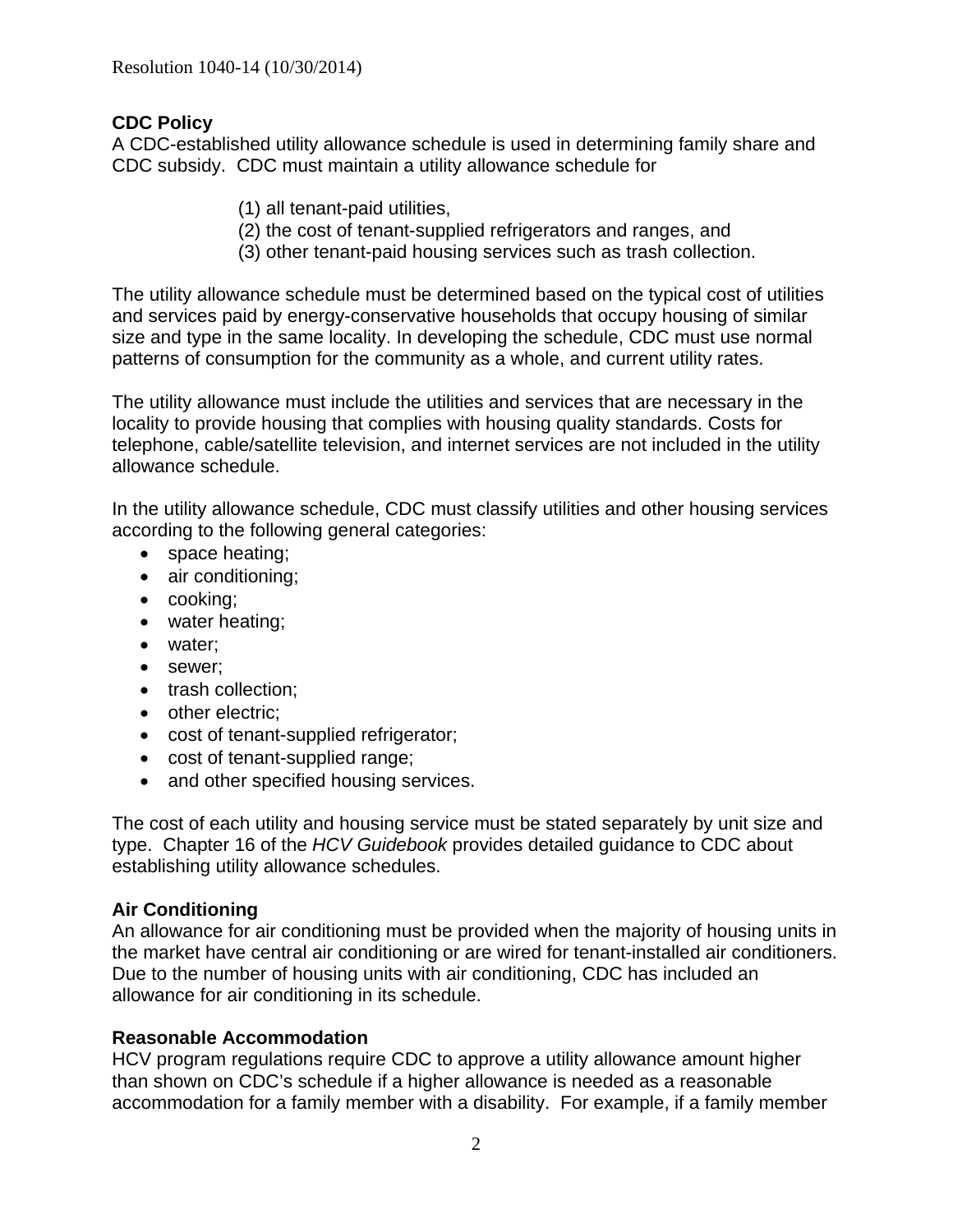with a disability requires such an accommodation, CDC will approve an allowance for a specific calculated amount.

### **Utility Allowance Revisions**

CDC must review its schedule of utility allowances each year, and must revise the schedule if there has been a change of ten percent (10%) or more in any utility rate since the last time the allowance for that utility was revised. CDC must maintain information supporting its annual review of utility allowance and any revisions made in its utility allowance schedule.

## **Attachment**

**Federal Register /Vol. 79, No. 122/ Wednesday, June 25, 2014 / Rules and Regulations** 

**DEPARTMENT OF HOUSING AND URBAN DEVELOPMENT 24 CFR Parts 5, 943, and 982** 

**[Docket No. FR–5778–N–01]** 

**HUD Implementation of Fiscal Year 2014 Appropriations Provisions on Public Housing Agency Consortia, Biennial Inspections, Extremely Low- Income Definition, and Utility Allowances** 

**AGENCY:** Office of the Assistant Secretary for Housing—Federal Housing Commissioner and Office of the Assistant Secretary for Public and Indian Housing, HUD.

**ACTION:** Notice of statutory changes.

#### **DATES:** *Effective Date:* July 1, 2014.

#### **Part ll. Implementation Requirements D. Utility Allowances**.

Section 242 of the 2014 Appropriations Act limits the utility allowance payment for tenant-based vouchers to the family unit size for which the voucher is issued, irrespective of the size of the unit rented by the family, with an exemption for families with a person with disabilities.

Under section 242, the utility allowance for a family shall be the lower of:

(1) The utility allowance amount for the family unit size: or

(2) The utility allowance amount for the unit size of the unit rented by the family.

However, upon the request of a family that includes a person with disabilities, the CDC must approve a utility allowance higher than the applicable amount if such a higher utility allowance is needed as a reasonable accommodation in accordance with HUD's